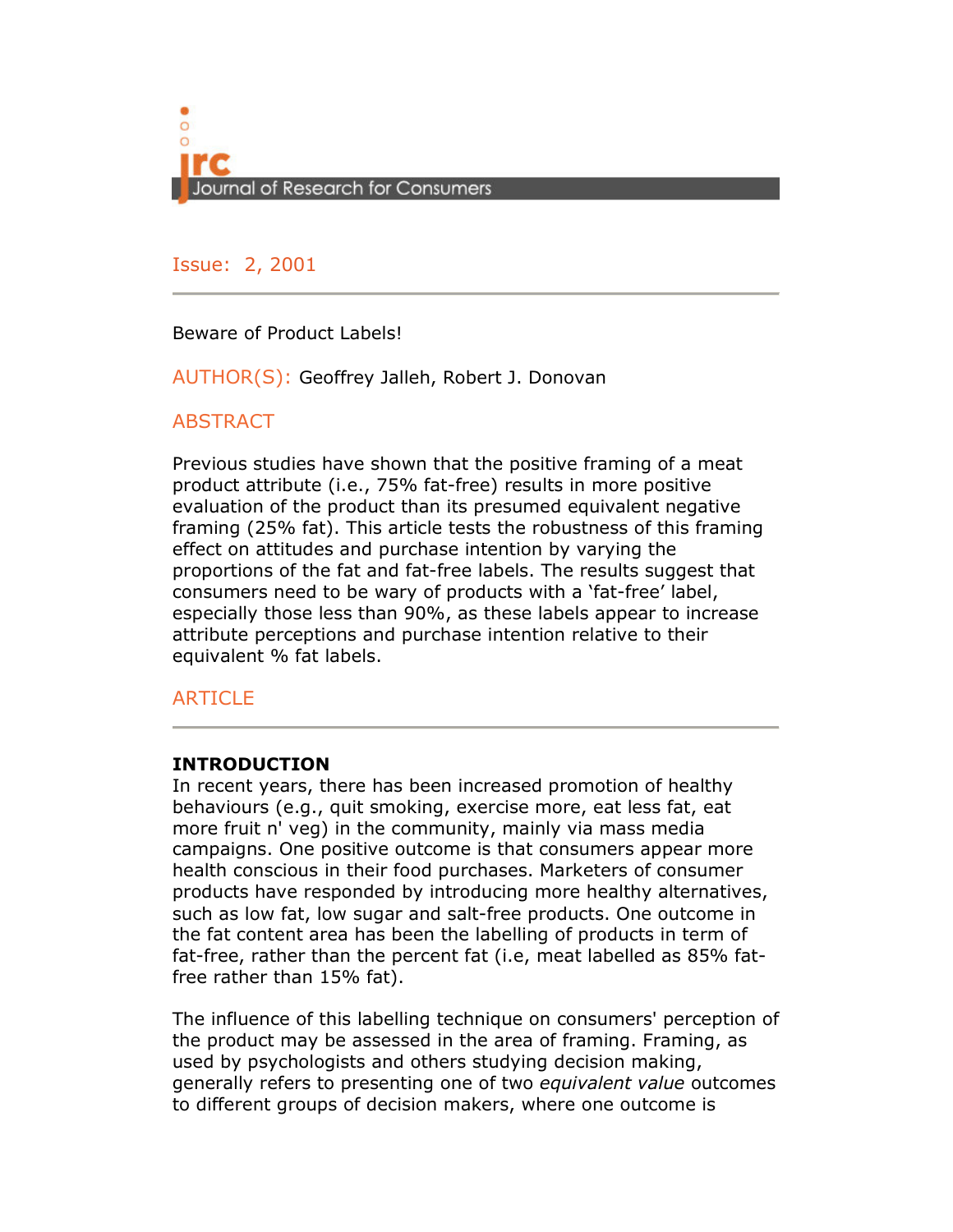presented in positive or gain terms, and the other in negative or loss terms. In the consumer products area, Levin (1987) and Levin and Gaeth (1988) found that a product attribute presented as 75% lean beef (positive frame) was more effective in terms of eliciting positive attitudes toward the beef than when presented as 25% fat beef (negative frame). Levin (1987) argued that this was probably due to the 75% lean label generating more positive associations than the 25% fat label. The 75% lean beef was rated more positively than the 25% fat beef on: good taste-bad taste; lean-fat; high quality-low quality; and greaseless-greasy. In a later study, Levin and Gaeth (1988) showed that the label effect persisted but was weakened by tasting of the beef prior to carrying out the above ratings.

Kahnemann and Tversky (1982) hypothesised that individuals evaluate alternative outcomes with reference to some reference point and that the frame alters an individual's reference point. Donovan and Jalleh (1999) replicated and extended the Levin beef framing studies (Levin, 1987; Levin & Gaeth, 1988) by exploring the possibility that the fat frame varies subjects' reference point in their evaluation of fat content. Donovan and Jalleh (1999) introduced a 75% fat-free label to provide a more direct complement to the label 25% fat, and because this label appears to be more commonly used in practice in meat packaging than a '% lean' label. Donovan and Jalleh (1999) also measured people's free associations to the words 'lean, ' fat-free' and 'fat'; and to the labels '75% lean', '75% fat-free' and '25% fat' when applied to meat labels. Third, to explore prospect theory's claim that judgements are made with respect to some neutral or reference point (Kahneman & Tversky, 1979), respondents were asked whether the label to which they were exposed was above average, below average, or average with respect to meat of that type.

The present study was designed to test the robustness of the framing effect on attitudes and purchase intention by replicating the Donovan and Jalleh(1999) study by varying the proportion of fat to include two more points commonly found on meat products: 10% fat vs 90% fat-free; and 15% fat vs 85% fat-free. We first represent the Donovan and Jalleh (1999) method and results before presenting the methodology and findings of the replication study.

#### DONOVAN AND JALLEH (1999) STUDY

#### Method

One hundred and fifty (N=150) undergraduate students aged 18-25 years were intercepted at various locations on the University of Western Australia campus. Respondents were randomly allocated to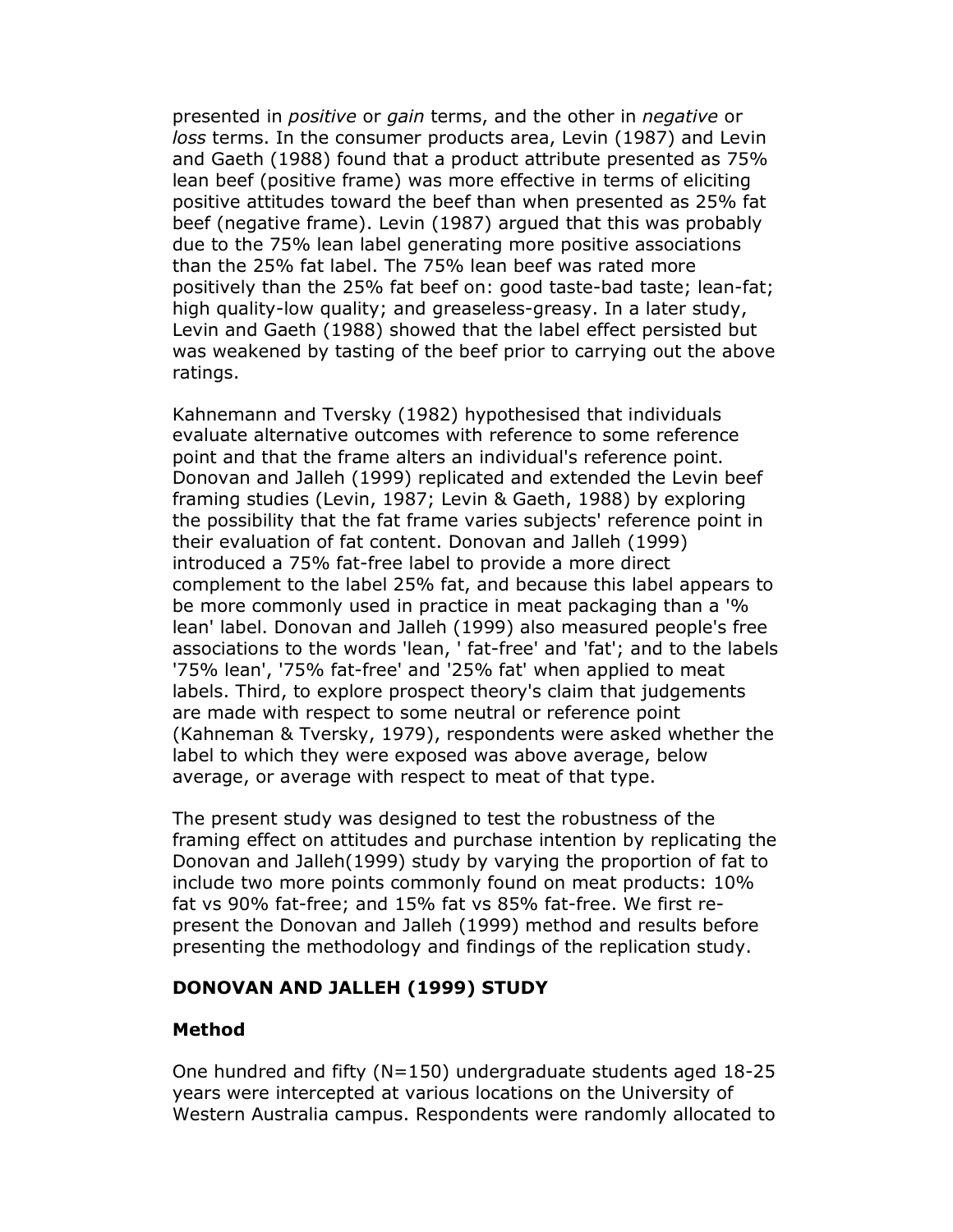one of the three frames: 75% lean, 75% fat-free, and 25% fat. Respondents were asked to rate the labelled meat product ('hamburger meat') on five point bipolar scales as in Levin's studies (good taste-bad taste; lean-fat; high quality-low quality; and greaseless-greasy), and to indicate their purchase intention on a five-point very likely - very unlikely scale.

Respondents were asked whether the label indicated that the product was above average, average, or below average in fat content with respect to meat products of that type. It was hypothesized that this rating would mediate the framing effect in that those rating the labelled meat above average with respect to fat content, regardless of the label, would rate the meat more negatively than those perceiving the product as average or below average in fat content. That is, a covariance analysis with fat rating as the covariate should result in an absence or at least a significant reduction in any framing effect.

Twelve respondents were excluded from the analyses: four did not complete the questionnaire and eight indicated they were vegetarians.

#### Results

#### Frame Effect.

The means and MANOVA results are shown in Table 1. There was a main effect for label for purchase intention and all attributes. There was no significant difference between the 75% fat-free and 75% lean labels on purchase intention or on any of the attributes, but all differences between each of these labels and the 25% fat label were significant. Given a scale mid-point of 3, the 25% fat labelled product was rated slightly negatively on all attributes whereas the 75% labels were rated slightly positively. Purchase intention was overall unlikely for the 25% product and around the mid-point for the 75% products. These results were consistent with those of Levin (1987) and Levin and Gaeth (1988).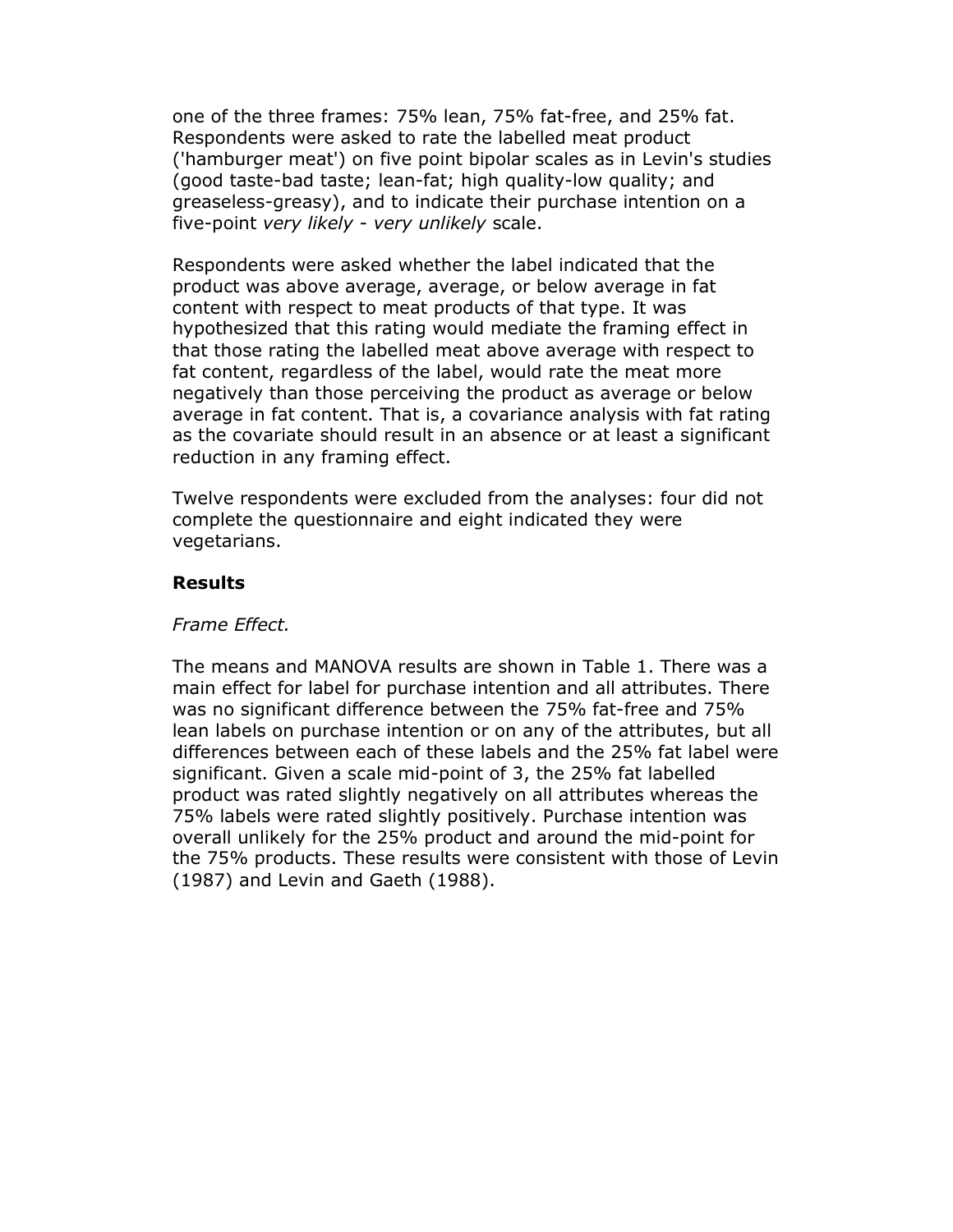| Table 1. Attribute and purchase intention mean ratings, MANOVAs and |
|---------------------------------------------------------------------|
| ANCOVAR (Perceived fat rating): Donovan and Jalleh (1999)           |

|            | Labels |                   |           |     |        |         |
|------------|--------|-------------------|-----------|-----|--------|---------|
|            | 75%    | 75%               | 25%       |     | Manova | Ancovar |
|            | Lean   | Fat-free          | Fat       | N   | 10     | 10.     |
| Buy*       | 2.99a+ | 3.11 <sup>b</sup> | 3.70ab    | 138 | .023   | .095    |
| Taste      | 2.27a  | 2.47b             | 3.05ab    | 138 | .006   | .019    |
| Quality    | 2.58a  | 2.67b             | 3.42ab    | 138 | .001   | .004    |
| Greasiness | 2.80ª  | 2.65b             | $3.51$ ab | 138 | .001   | .003    |
| Lean/Fat   | 2.52a  | 2.46b             | 3.50ab    | 138 | .000   | .000    |

 $*$  Ratings ranged from one to five with lower rambers representing more favorable responses.

+ Same letter indicates significant difference (p<.05); no or different letter indicates non significance.

#### Ratings with Respect to Average Fat Content.

Table 2 shows the means and MANOVAs by perceived fat content relative to average, collapsed across all three label conditions. Purchase intention and attribute ratings are clearly associated with perceived fat content relative to average: respondents who rated the labelled product as below average in fat content were significantly more likely to buy and had more favorable attribute ratings than those who rated the product as average or above average.

|            |          | Fat Content Perceived as … |         |     |      |
|------------|----------|----------------------------|---------|-----|------|
|            | Above    |                            | Below   |     |      |
|            | Average  | Average                    | Average | Ν   | р    |
| Buy*       | $3.85a+$ | 3.41 <sup>b</sup>          | 2.72ab  | 138 | .000 |
| Taste      | 2.97a    | 2.70 <sup>b</sup>          | 2.24ab  | 138 | .018 |
| Quality    | 3.29a    | 3.14 <sup>b</sup>          | 2.36ab  | 138 | .000 |
| Greasiness | 3.53ac   | 2.99¢                      | 2.59a   | 138 | .001 |
| Lean/Fat   | 3 39a    | 2.97b                      | 2.28ab  | 138 | .000 |

Table 2. Attribute and purchase intention mean ratings and MANOVAs by perceived fat content: Donovan and Jalleh (1999)

 $^\ast$  Ratings ranged from one to five with lower rumbers representing more favorable responses.

+ Same letter indicates significant difference (p<.05); no or different letter indicates non significance.

The 75% labels were clearly distinguished from the 25% label with respect to perceived fat content relative to average: 43% and 45% rated the 75% lean and 75% fat-free labels respectively below average, versus 22% for the 25% fat label; and 31% rated the 25% fat label above average versus 21% and 22% for the 75% lean and 75% fat-free labels respectively. Consistent with our hypothesis, ANCOVAR markedly reduced the significance of the difference in purchase intention (from  $p = .023$  to  $p = .095$ ), and had some effect on the significance of differences on the attribute ratings (see Table 1). Nevertheless, the framing effect remained for the most part substantial and significant.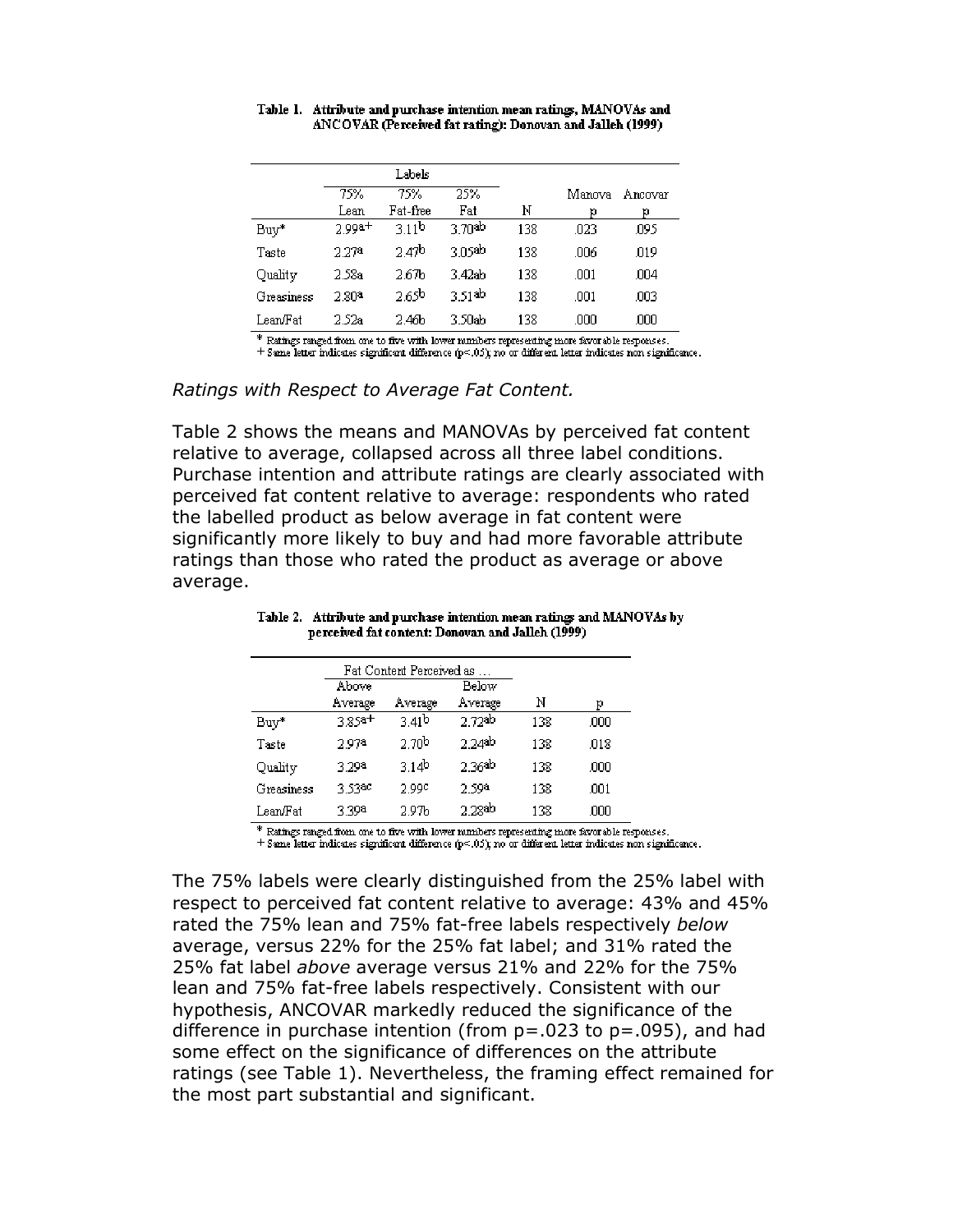## Associations Study

To provide some qualitative input to these data and to assist in interpretation, Donovan and Jalleh (1999) carried out a small scale follow-up study to explore people's associations to the labels and their perceptions of the relative fat and meat content of the three labels.

Associations data were gathered from N=45 undergraduate students intercepted at various locations on the University of Western Australia campus. The questionnaire first obtained free associations to the words 'lean', 'fat', and 'fat-free' without stating any meat or food context ("What comes to mind, if anything, when I say the word ….?"). Respondents then were presented with all three meat labels together (i.e., '75% lean meat', '75% fat-free meat' and '25% fat meat') and asked which of these they would prefer to buy - and why. The order of presentation for the tasks was randomized across respondents.

Respondents' associations were classified (by two independent coders) as positive, neutral or negative and were as follows:

Fat-free: positive - 40%; neutral - 53%; negative - 7%. Lean: positive - 44%; neutral - 53%; negative - 2%. Fat: positive - 0%; neutral - 60%; negative - 40%.

The word 'fat' generated generally neutral or negative associations (e.g., unhealthy; bad for you; yuck), whereas the words 'lean' and 'fat-free' generated generally neutral or favorable associations (e.g., healthy; good for you).

Of the 45 respondents, 23 (51%) preferred to buy the 75% fat-free meat, 20 (44%) the 75% lean meat, and none chose the 25% fat (two had no preference). The main reasons given for preferring the 75% fat-free meat were that it "has the least fat" (n=11), and "it is healthier/good for you" (n=10). The main reasons why the 75% lean meat was chosen were that "it is healthier/good for you"  $(n=6)$ , and "it doesn't mention the word fat"  $(n=3)$ . Respondents rejected the 25% fat meat because "it highlights the fat in the meat"  $(n=8)$ , and "it doesn't sound appetising"  $(n=5)$ .

Half of the respondents spontaneously commented that the fat and lean content of each of the three beef labels was the same, but they would prefer to buy one of the 75% labels (e.g., "I know they're the same, but I wouldn't buy the 25% fat one"). Consistent with the main study finding, it was noted that the associations data included several comments suggesting that the 25% product contained *more* fat than average, while the two 75% labels contained *less* fat than average.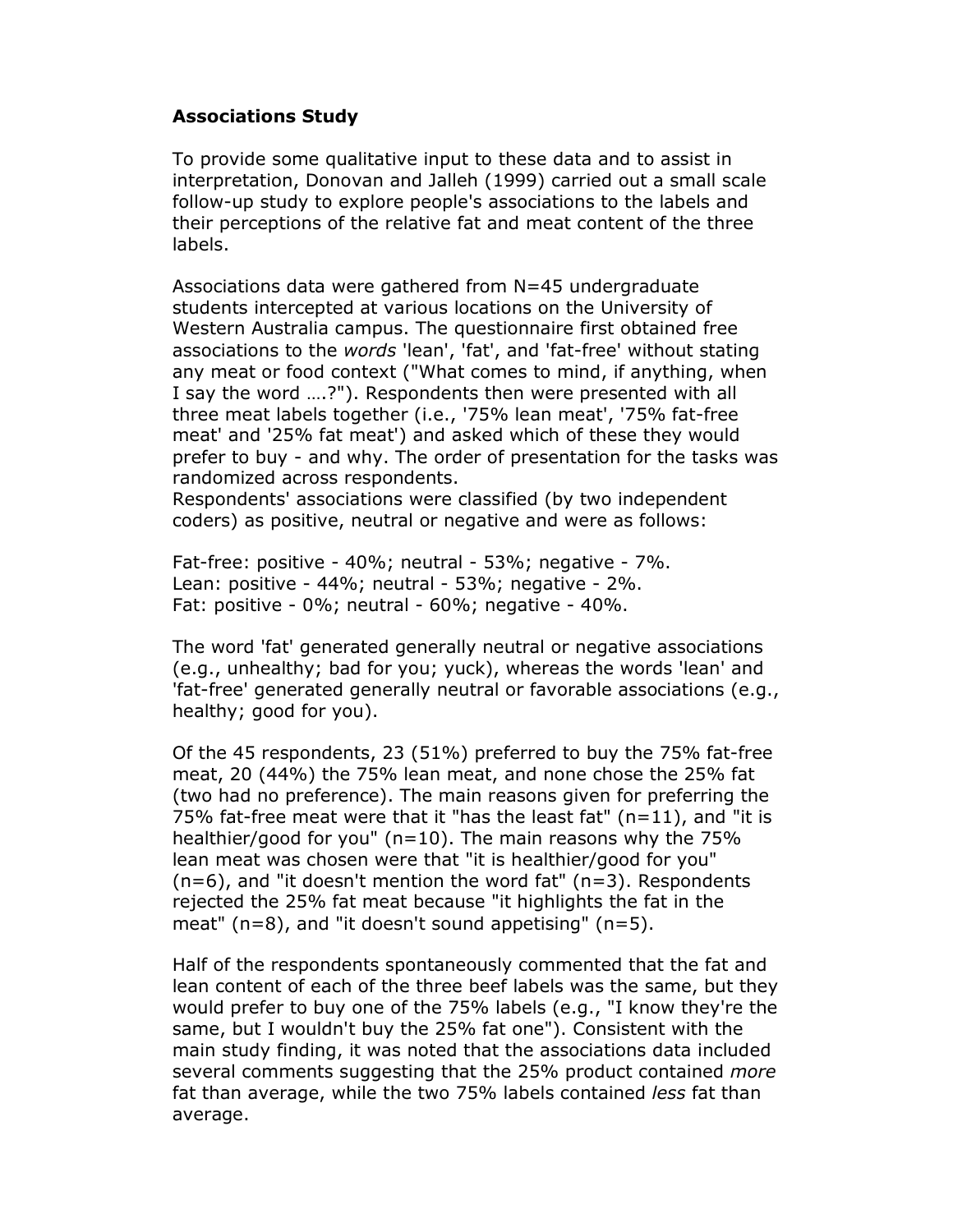## THIS STUDY

#### Method

Subjects were recruited by professional interviewers in the central shopping mall of the city centre. Those that considered themselves vegetarians were excluded from the study. A total of one hundred and eleven (N=111) subjects aged between 18 and 40 years participated in the study. There was approximately equal representation of males and females in each framing condition.

Respondents were randomly allocated to one of four frames: 10% fat, 90% fat-free, 15% fat, and 85% fat-free. Respondents were asked to rate the labelled meat product ('sausages') and to indicate their purchase intention on the same measures as in the Donovan and Jalleh (1999) study.

#### Results

#### Frame Effect.

The means and MANOVA results are shown in Table 3. There was a main effect for the 15% fat vs 85% fat-free labels for purchase intention and all attributes except taste: respondents were significantly more likely to buy and had more positive perceptions of the 85% fat-free sausages than the 15% fat sausages. Similarly, the 90% fat-free sausages were rated significantly more positively than the 10% fat sausages, but, although it was in the same direction, there was no significant difference for purchase intention.

|            |                 |                         | Labels |                 |                         |
|------------|-----------------|-------------------------|--------|-----------------|-------------------------|
|            | 15% Fat<br>N=54 | 85%<br>Fat-free<br>N=53 |        | 10% Fat<br>N=52 | 90%<br>Fat-free<br>N=52 |
| Buy*       | 3.51a+          | 2.23ª                   |        | 2.67            | 2.36                    |
| Taste      | 2.71            | 2.33                    |        | 2.70            | 2.56                    |
| Quality    | 2.70ª           | 2 24ª                   |        | 2.67ª           | 2.14a                   |
| Greasiness | 2.96ª           | 2.35ª                   |        | 2.87a           | 2.29a                   |
| Lean/Fat   | 3.12a           | 2.10 <sup>a</sup>       |        | 2.78ª           | 1.98ª                   |

| Table 3. Attribute and purchase intention mean ratings, MANOVAs: This study |  |  |  |
|-----------------------------------------------------------------------------|--|--|--|
|                                                                             |  |  |  |

 $^\ast$  Ratings ranged from one to five with lower rambers representing more favorable responses. + Same letter indicates significant difference (p<.05); no or different letter indicates non significance.

Figure 1 shows the results for the fat and fat-free labels for the three corresponding proportions. It appears that the greater the amount of fat in the product, the greater the framing effect; or, to put it another way, the greater the positive payoff for marketers by using a % fat-free rather than a % fat content label.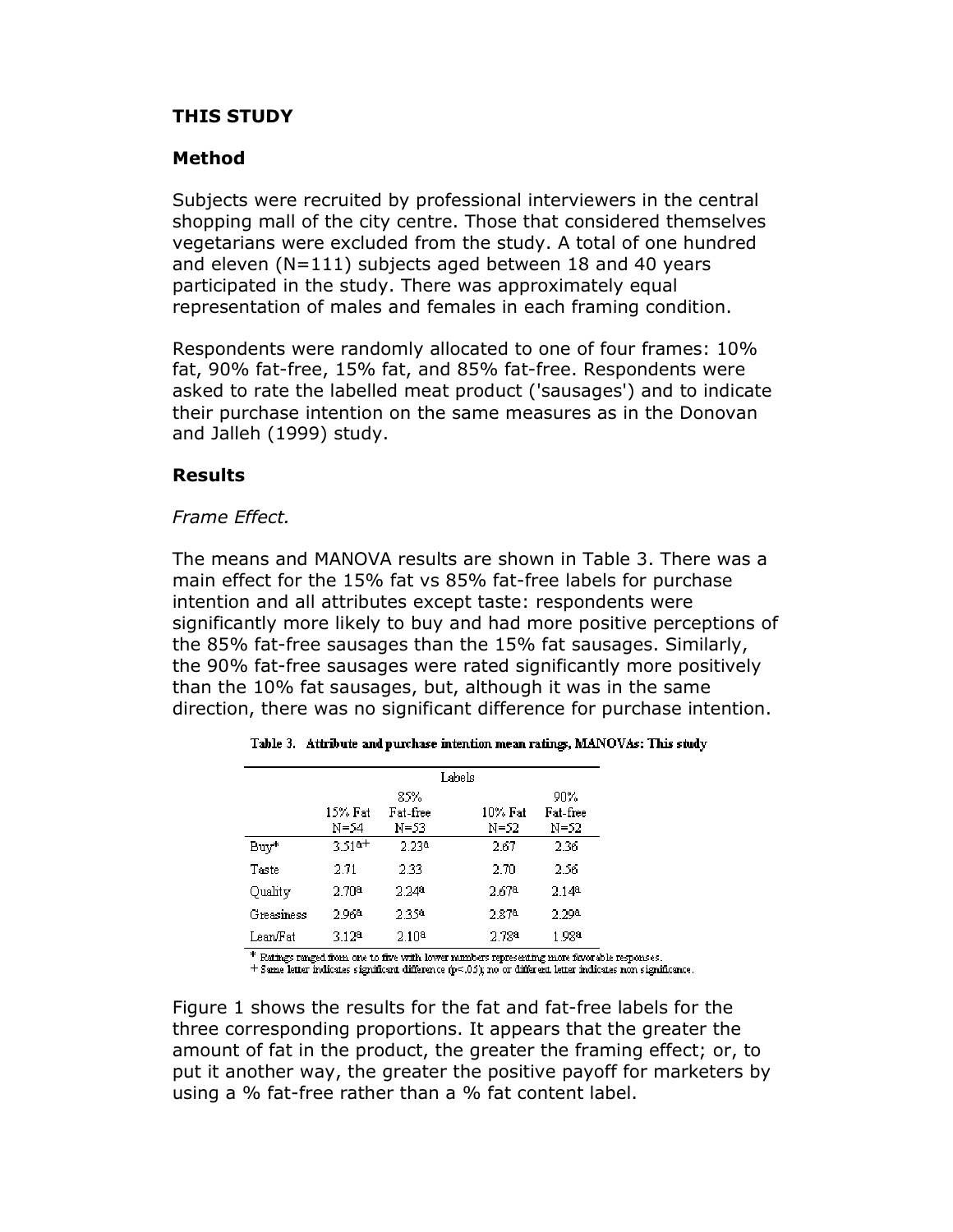Click here for figure 1

# GENERAL DISCUSSION

## Framing Effect.

Donovan and Jalleh (1999) confirmed Levin and Gaeth's (1988; Levin, 1987) findings that a 75% lean label is significantly and substantially more effective than a 25% fat label in attracting likely purchase intention and more favorable attribute ratings for a meat product. They also showed that a 75% fat-free label was similarly superior to the 25% fat label, and no differences were found between these two 75% labels on purchase intention or attribute ratings. This study provides evidence for the robustness of the framing effect with the framing effect holding for the 15% fat vs 85% fat-free labels in terms of purchase intention and three of the four attribute measures. For the 10% fat vs 90% fat-free labels, the framing effect was found for three of the four attribute measures, but was not significant for purchase intention, although in the positive direction. It may well be that a threshold effect is operating, in that the lower the fat content, the less positive impact of a fat-free label.

It appears that the % fat content labels increase people's perceptions of the amount of fat in the product relative to the % fat-free complements. This is particularly evident in the 'lean/fat' ratings in Figure 1, and confirmed by the association data of Donovan and Jalleh (1999).

# **CONCLUSION**

This study provides evidence as to why many marketers use % fatfree in their labelling for fat content rather than the more direct % fat. Percent fat labels appear to focus attention on the fat content of the product, hence influencing more negative attitudes toward the product (as measured by attribute ratings and purchase intention) than would be the case for % fat-free labels. However, it is likely that the framing effect is largely pre-cognitive. In the Donovan and Jalleh (1999) study, when respondents were presented with the three beef labels together and asked which one would they prefer to buy, half the respondents spontaneously commented that the fat and lean content of each of the three labels was the same, but they would still prefer to buy one of the 75% labels.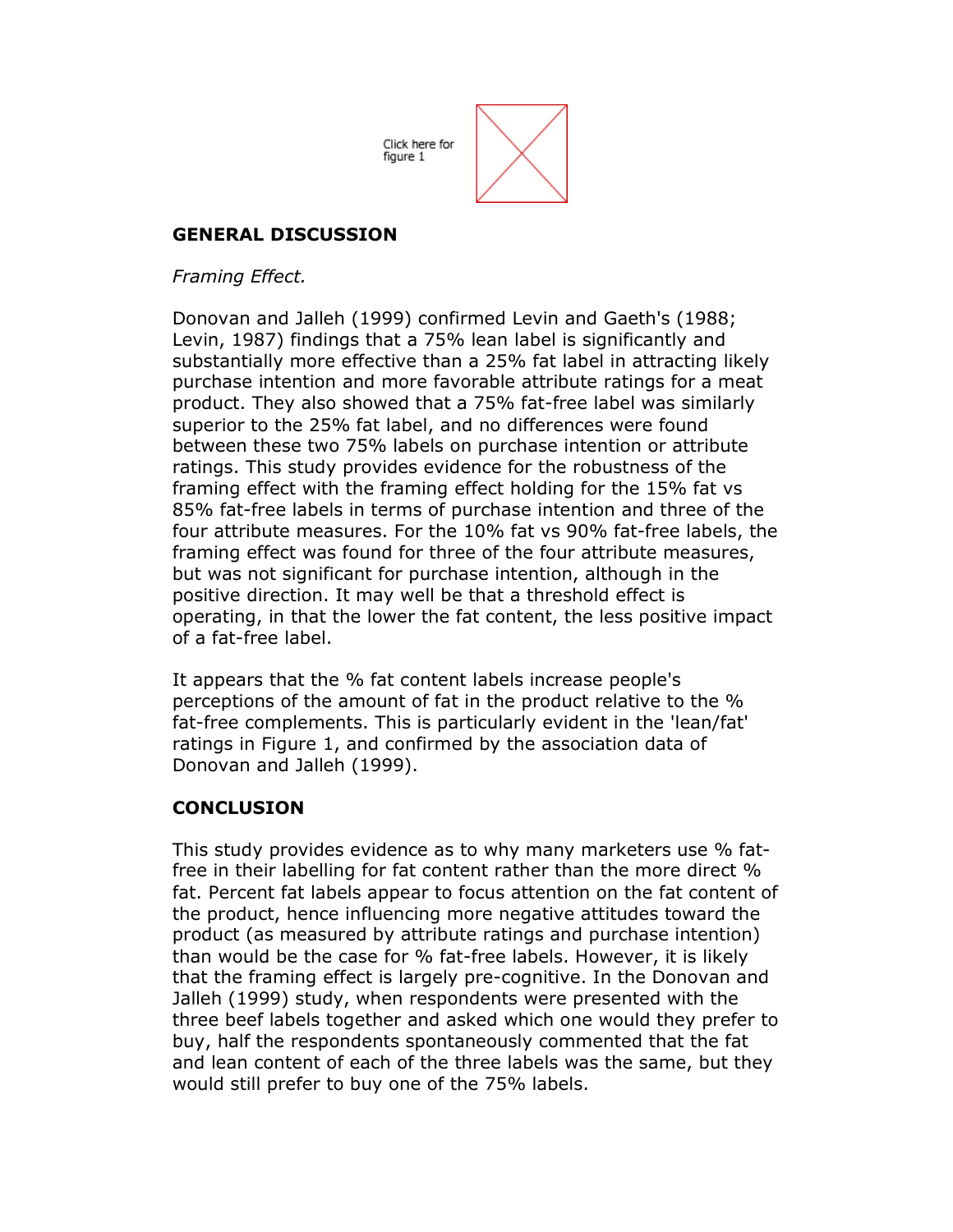Consumers need to be aware of the influence of % content labelling on their attitudes and purchase intention. They need to be aware that products with a 'fat-free' label, especially those less than 90%, might increase their attribute perceptions and purchase intentions relative to their equivalent fat labels. As noted above, when the complementary labels are presented together, some consumers are aware of the impact of % fat-free labelling. Hence, when consumers are considering buying a product with a positively framed label, it is suggested that they take into account the flip side of the label. For example, in assessing hamburger mince with a 75% fat-free label, consumers need to re-label the product in their mind and ask themselves how they would feel about this product if it were labelled 25% fat before making a purchasing decision.

#### REFERENCES

Banks, S.M., P. Salovey, S. Greener, A.J. Rothman et al. (1995), "The Effects of Message Framing on Mammography Utilization,"Health Psychology, 14 (March), 178-184.

Block, L.G., and P.A. Keller (1995), "When to Accentuate the Negative: The Effects of Perceived Efficacy and Message Framing on Intentions to Perform a Health-Related Behavior," Journal of Marketing Research, 32 (May), 192-203.

Braun, K.A., G.J. Gaeth and I.P. Levin (1996), "Framing Effects with Differential Impact: The Role of Attribute Salience," ACR Conference Competitive Paper.

Chan, S. (1991), The Effect of Manipulated Involvement and Message Framing on Attitudes and Intentions, Honours Thesis, Department of Management, The University of Western Australia.

Donovan, R.J., and G. Jalleh (1999), "Positive Versus Negatively Framed Product Attributes: The influence of involvement," Psychology & Marketing, 28 (4), 215-234.

Ganzach, Y. and N. Karsahi (1995), "Message Framing and Buying Behavior: A Field Experiment," Journal of Business Research, 32 (January), 11-17.

Hoy, P.Y. (1991), The Influence of Message Framing and Issue Involvement on Persuasion, Honours Thesis, Department of Management, The University of Western Australia.

Jalleh, G. (1992), The Impact of Message Framing and Involvement on Health Behaviour Advocacy, Honours Thesis, Department of Management, The University of Western Australia.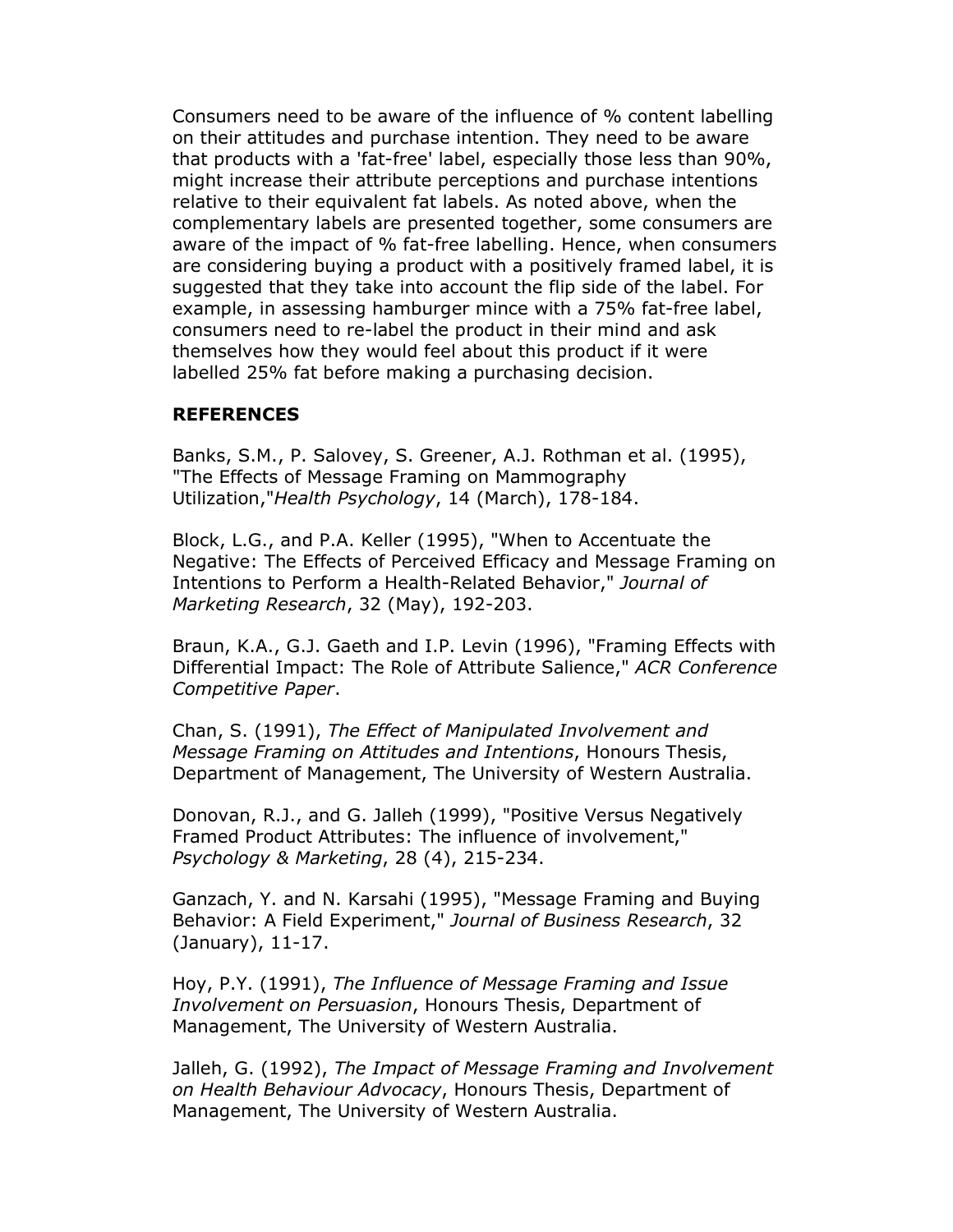Kahneman, D. and A. Tversky (1979), "Prospect Theory: An Analysis of Decision Making Under Risk," Econometrica, 6, 621-630.

Kahneman, D. and A. Tversky (1982), "The Psychology of Preferences," Scientific American, 46, 160-173.

Kanouse, D.E. (1984), "Explaining Negativity Biases in Evaluation and Choice Behavior: Theory and Research," in Kinnear, T.C. ed., Advances in consumer research, 11, Provo, UT: Association for Consumer Research, 703-708.

Lerman, C., E. Ross, A. Boyce, P.M. Gorchov et al. (1992), "The Impact of Mailing Psychoeducational Materials to Women with Abnormal Mammograms," American Journal of Public Health, 82 (May), 729-730.

Levin, I.P. (1987), "Associate Effects of Information Framing," Bulletin of the Psychonomic Society, 25 (March), 85-86.

Levin, I.P. and G.J. Gaeth (1988), "How Consumers are Affected by the Framing of Attribute Information Before and After Consuming the Product," Journal of Consumer Research, 15 (December), 374- 378.

Maheswaran, D. and J. Meyers-Levy (1990), "The Influence of Message Framing and Issue Involvement", Journal of Marketing Research, 27 (August), 361-367.

Meyerowitz, B.E. and S. Chaiken (1987), "The Effect of Message Framing on Breast Self-examination Attitudes, Intentions, and Behavior," Journal of Personality and Social Psychology, 52 (March), 500-510.

McNeil, B.J., S.G. Pauker, H.C. Sox Jr, and A. Tversky (1982), "On the Elicitation of Preferences of Alternative Therapies," The New England Journal of Medicine, 306, 1259-1262.

Petty, R.E. and J.T. Cacioppo (1983), "Central and Peripheral Routes to Persuasion: Application to Advertising," in Percy, L., & Woodside, A. eds. Advertising and consumer psychology, Lexington, MA: Lexington Books, 2-23.

Robberson, M.R. and R.W. Rogers (1988), "Beyond Fear Appeals: Negative and Positive Appeals to Health and Self-esteem," Journal of Applied Social Psychology, 18 (March), 277-287.

Rothman, A.J., P. Salovey, C. Antone, K. Keough, and C.D. Martin (1993a), "The Influence of Message Framing on Intentions to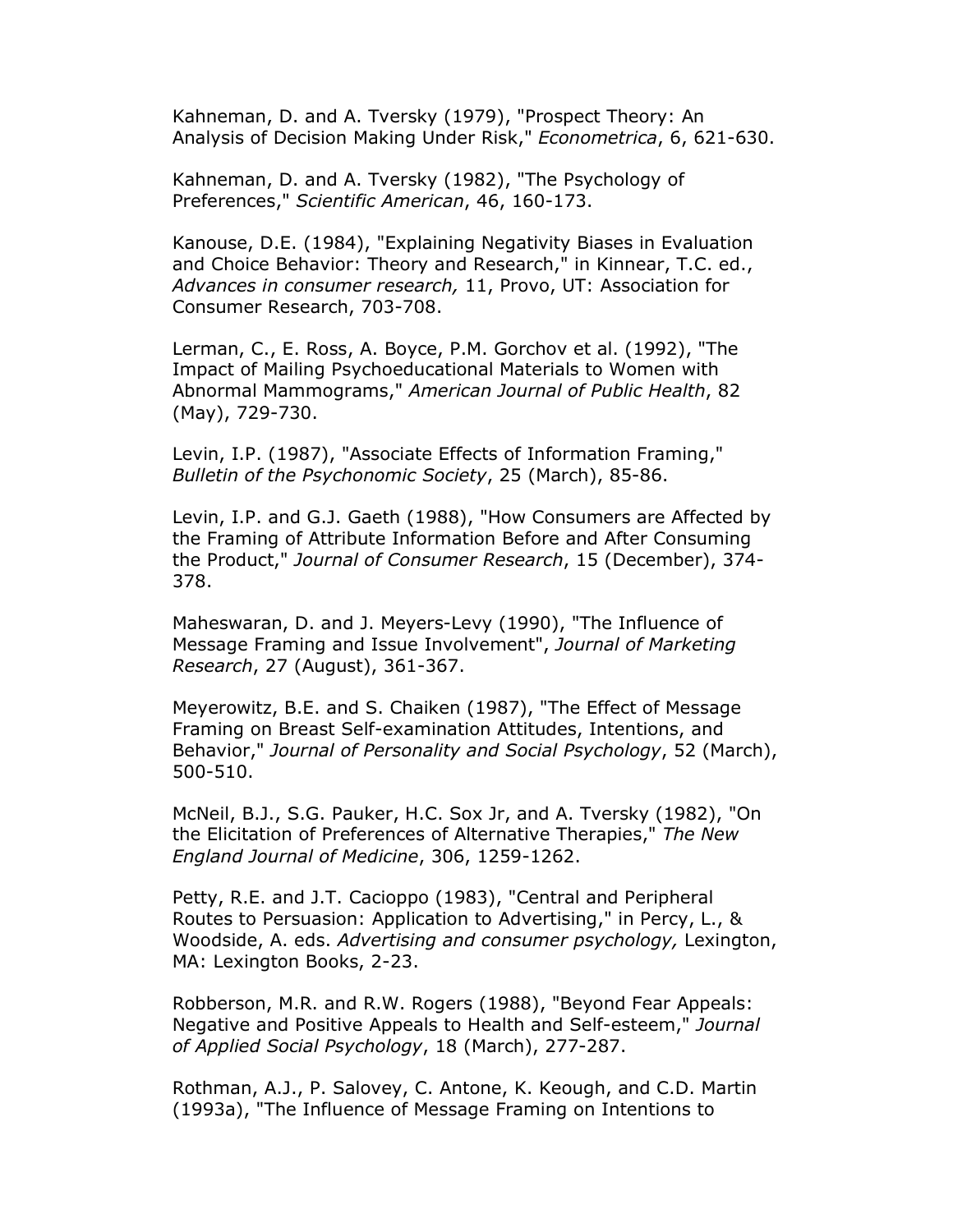Perform Health Behaviors," Journal of Experimental Social Psychology, 29 (September), 408-433.

Rothman, A.J., P. Salovey, C. Turvey, and S.A. Fishkin (1993b), "Attributions of Responsibility and Persuasion: Increasing Mammography Utilization Among Women Over 40 with an Internally Oriented Message," Health Psychology, 12 (January), 39-47.

Skowronski, J.J. and D.E. Carlston (1987), "Social Judgement and Social Memory: The Role of Cue Diagnosticity in Negativity, Positivity, and Extremity Biases," Journal of Personality & Social Psychology, 52 (April), 689-699.

Smith, G.E. (1996), "Framing in Advertising and the Moderating Impact of Consumer Education," Journal of Advertising Research, 36 (September/October), 49-64.

Smith, S.M. and R.E. Petty (1996), "Message Framing and Persuasion: A Message Processing Analysis," Personality and Social Psychology Bulletin, 22 (March), 257-268.

Steffen, V.J., L. Sternberg, L.A. Teegarden, and K. Shepherd (1994), "Practice and Persuasive Frame: Effects on Beliefs, Intention, and Performance of a Cancer Self-examination," Journal of Applied Social Psychology, 24 (May), 897-925.

Treiber, F.A. (1986), "A Comparison of the Positive and Negative Consequences Approaches upon Car Restraint Usage," Journal of Pediatric Psychology, 11 (March), 15-24.

Tversky, A. and D. Kahneman (1981), "The Framing of Decisions and the Psychology of Choice," Science, 211, 453-458.

Tykocinski, O., E.T. Higgins, and S. Chaiken (1994), "Message Framing, Self-discrepancies, and Yielding to Persuasive Messages: The Motivational Significance of Psychological Situations," Personality and Social

Psychology Bulletin, 20 (February), 107-115.

Weinberger, M.G., C.T. Allen and W.R. Dillon (1981), "Negative Information: Perspectives and Research Directions," in Monroe, K. ed. Advances in consumer research, 8, Ann Arbor, MI: Association for Consumer Research, 398-404.

Wilson, D.K., R.M. Kaplan and L.J. Schneiderman (1987a), "Framing of Decisions and Selections of Alternatives in Health Care," Social Behaviour, 2 (March), 51-59.